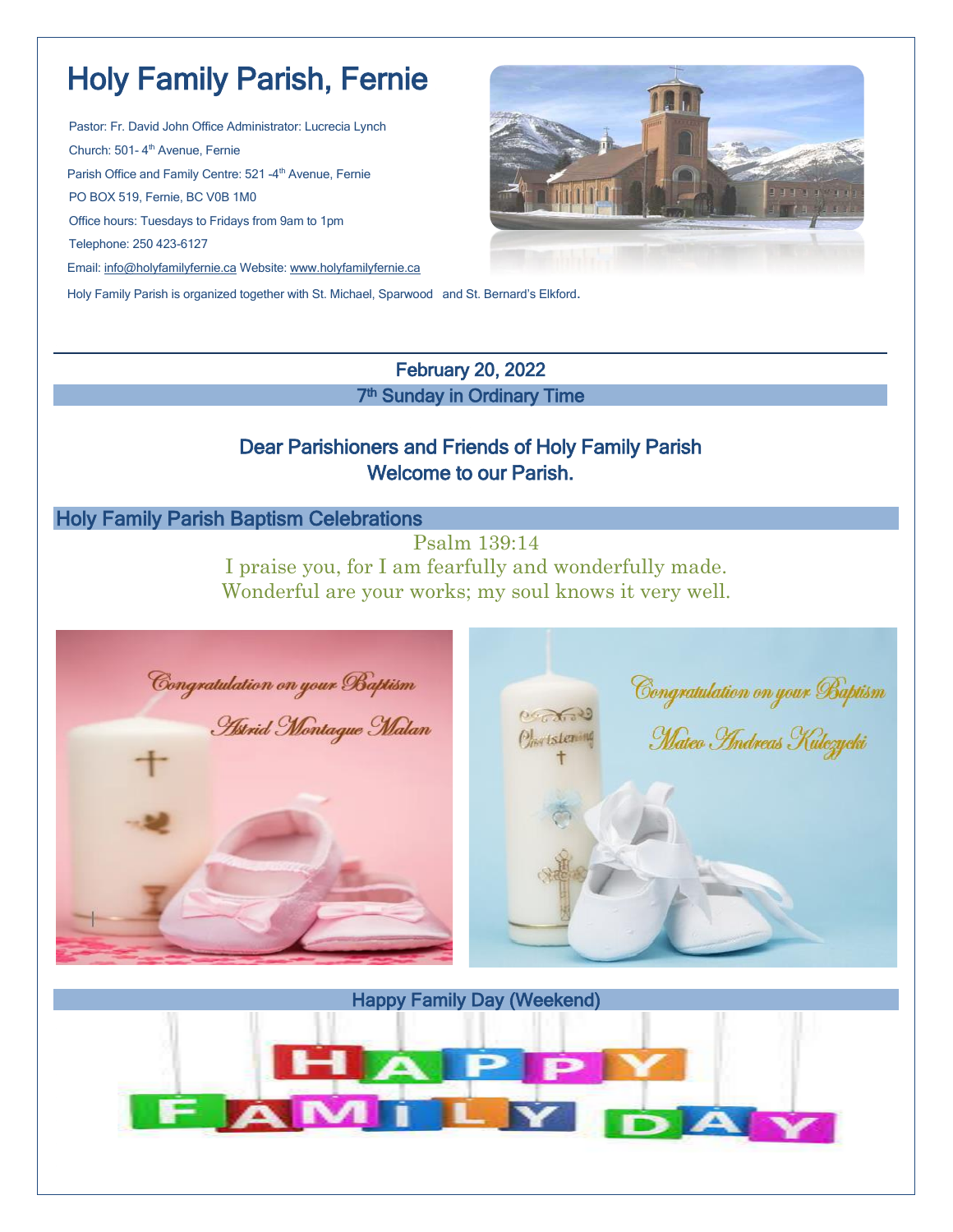#### CWL News and Events

- CWL is looking for pots and pans to replace old ones. Pls drop off at hall.
- Mark your calendars for March 5<sup>th</sup> CWL hosting Griz Days Snowflake tea and bake sale with homemade soup and bun and homemade baking drop off at Hall Friday night March 4th at 6:00 p.m. or Saturday morning at 9:00.
- CWL hosting soup and bun during lent on Thursdays from March  $10^{th}$  ending April  $7^{th}$ . Pls contact Theresa Cole-Smith if you can supply us with any soups. Call or text Theresa to 250-430-7559.



Calling 250-423-4009 or email maryg2@telus.net

**Pickup Fernie Family Centre** 521-4th Ave.



## Finance-Collections

February 13<sup>th</sup>, 2022 Weekly Donation: \$2,738.67 Weekly Target: \$1,300.00



**Endowments** 

Mary Giuliano at [maryg2@telus.net](mailto:maryg2@telus.net) or Anne Magic at [anne.majic@gmail.com](mailto:anne.majic@gmail.com)